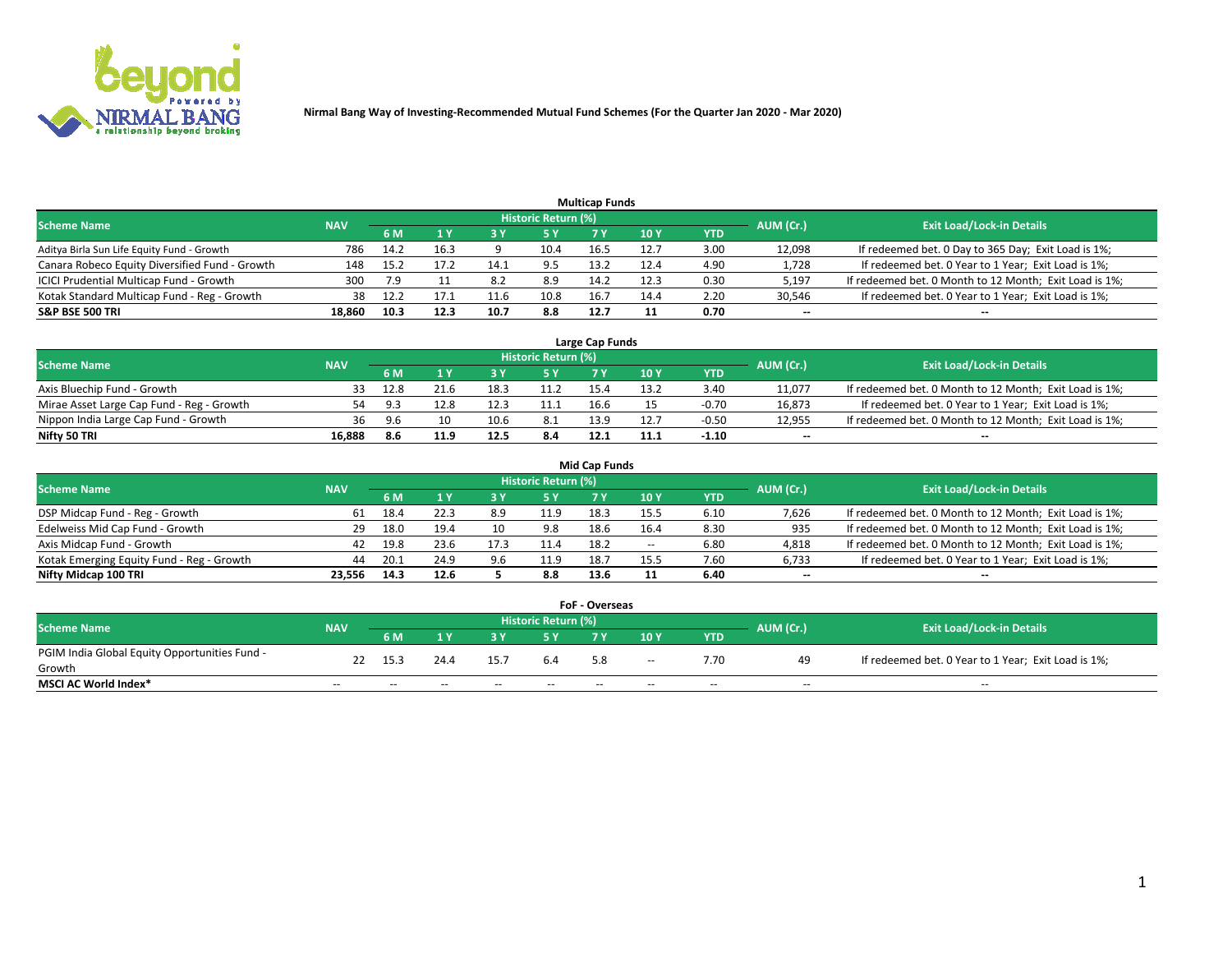

| Large & Midcap                                   |            |      |      |      |                     |      |      |      |           |                                                     |  |  |  |  |
|--------------------------------------------------|------------|------|------|------|---------------------|------|------|------|-----------|-----------------------------------------------------|--|--|--|--|
| <b>Scheme Name</b>                               | <b>NAV</b> |      |      |      | Historic Return (%) |      |      |      | AUM (Cr.) | <b>Exit Load/Lock-in Details</b>                    |  |  |  |  |
|                                                  |            | 6 M  |      |      |                     |      | 10 Y | YTD  |           |                                                     |  |  |  |  |
| Canara Robeco Emerging Equities - Growth         | 103        | 18.1 | 18.3 | 12.3 | 12.9                | 21.6 | 18.9 | 6.60 | 5,626     | If redeemed bet. 0 Year to 1 Year; Exit Load is 1%; |  |  |  |  |
| Invesco India Growth Opportunities Fund - Growth | 37         | 13.5 |      | 13.4 | 10.2                | 15.3 | 13.3 | 2.80 | 2,447     | If redeemed bet. 0 Year to 1 Year; Exit Load is 1%; |  |  |  |  |
| Principal Emerging Bluechip Fund - Growth        | 114        | 18.5 | 18.1 | 10.1 | 11.7                | 19.3 | 15.3 | 5.70 | 2,202     | If redeemed bet. 0 Year to 1 Year; Exit Load is 1%; |  |  |  |  |
| NIFTY Large Midcap 250 TRI                       | 7.643      | 12.7 | 13.8 | 10.6 | 10                  | 14.5 | 11.9 | 3.00 | $\sim$    | $- -$                                               |  |  |  |  |

| <b>Focused Funds</b>             |            |      |      |  |                     |      |       |      |           |                                                        |  |  |  |
|----------------------------------|------------|------|------|--|---------------------|------|-------|------|-----------|--------------------------------------------------------|--|--|--|
| <b>Scheme Name</b>               | <b>NAV</b> |      |      |  | Historic Return (%) |      |       |      | AUM (Cr.) | <b>Exit Load/Lock-in Details</b>                       |  |  |  |
|                                  |            | 6 M  |      |  |                     |      | 10 Y  | YTD  |           |                                                        |  |  |  |
| Axis Focused 25 Fund - Growth    |            | 16.1 | 25.8 |  | 13.1                | 15.5 | $- -$ | 5.30 | 9.627     | If redeemed bet. 0 Month to 12 Month; Exit Load is 1%; |  |  |  |
| SBI Focused Equity Fund - Growth | 161        |      | 25.6 |  | 12.4                | 15.6 | 17.3  | 5.00 | 7.694     | If redeemed bet. 0 Year to 1 Year; Exit Load is 1%;    |  |  |  |
| <b>S&amp;P BSE 500 TRI</b>       | 18.860     | 10.3 | 12.3 |  | 8.8                 | 12.7 |       | 0.70 | $\sim$    | $- -$                                                  |  |  |  |

| <b>Small Cap Funds</b>                         |            |           |        |                            |      |      |       |            |           |                                                     |  |  |  |  |
|------------------------------------------------|------------|-----------|--------|----------------------------|------|------|-------|------------|-----------|-----------------------------------------------------|--|--|--|--|
| <b>Scheme Name</b>                             | <b>NAV</b> |           |        | <b>Historic Return (%)</b> |      |      |       |            | AUM (Cr.) | <b>Exit Load/Lock-in Details</b>                    |  |  |  |  |
|                                                |            | <b>6M</b> |        |                            | 5 Y  | 7 Y  | 10Y   | <b>YTD</b> |           |                                                     |  |  |  |  |
| Franklin India Smaller Companies Fund - Growth | 52         | -8.2      |        |                            | 6.9  | 17.4 | 15.3  | 3.30       | 6,929     | If redeemed bet. 0 Year to 1 Year; Exit Load is 1%; |  |  |  |  |
| HDFC Small Cap Fund - Growth                   | 40         | 4.9       | $-0.5$ | 8.4                        | 9.9  | 14.5 | 12.2  | 4.30       | 9,872     | If redeemed bet. 0 Year to 1 Year; Exit Load is 1%; |  |  |  |  |
| L&T Emerging Businesses Fund - Reg - Growth    | 24         | 9.1       | 3.1    | 5.9                        |      | $-$  | $- -$ | 3.40       | 6,123     | If redeemed bet. 0 Year to 1 Year; Exit Load is 1%; |  |  |  |  |
| SBI Small Cap Fund - Growth                    | 57         | 19.1      |        | 13.1                       | 14.5 | 24.1 |       | 6.90       | 3,493     | If redeemed bet. 0 Year to 1 Year; Exit Load is 1%; |  |  |  |  |
| Nifty Smallcap 100 TRI                         | 7.591      | 12.8      | 7.2    | $-1.4$                     | 4.1  | 9.7  |       | 5.90       | $\sim$    | $- -$                                               |  |  |  |  |

## **ELSS Schemes (Tax Saving u/s 80-C)**

| <b>Scheme Name</b>                           | <b>NAV</b> |      |      | <b>Historic Return (%)</b> |           |      |      |      | AUM (Cr.) | <b>Exit Load/Lock-in Details</b> |
|----------------------------------------------|------------|------|------|----------------------------|-----------|------|------|------|-----------|----------------------------------|
|                                              |            | 6 M  | 1 Y  | 3 Y                        | <b>5Y</b> | 7 Y  | 10Y  | YTD  |           |                                  |
| Aditya Birla Sun Life Tax Relief 96 - Growth | 33         | 14.2 |      | 10.9                       | 9.7       | 16.2 | 12.7 | 2.90 | 10,308    | Nil                              |
| Axis Long Term Equity Fund - Growth          | 52         | 15.6 | 24.9 | 16.7                       | 11.9      | 19.9 |      | 5.30 | 21,997    | Nil                              |
| Canara Robeco Equity Tax Saver Fund - Growth |            | 15.1 | 17.9 | 13.4                       | 9.3       | 13.8 | 12.9 | 5.90 | 1,033     | Nil                              |
| Invesco India Tax Plan - Growth              | 56         | 14.5 | 16.7 | 12.4                       | 10.1      | 16.2 | 14.3 | 4.10 | 1,026     | Nil                              |
| Mirae Asset Tax Saver Fund - Reg - Growth    | 19         |      | 16.: | 14.4                       | $- -$     | --   | --   | 0.30 | 3,066     | Nil                              |
| S&P BSE 200 TRI                              | 6,089      | 9.9  | 12.4 | 11.4                       | 8.9       | 12.8 | 11.2 | 0.20 | $\sim$    | $- -$                            |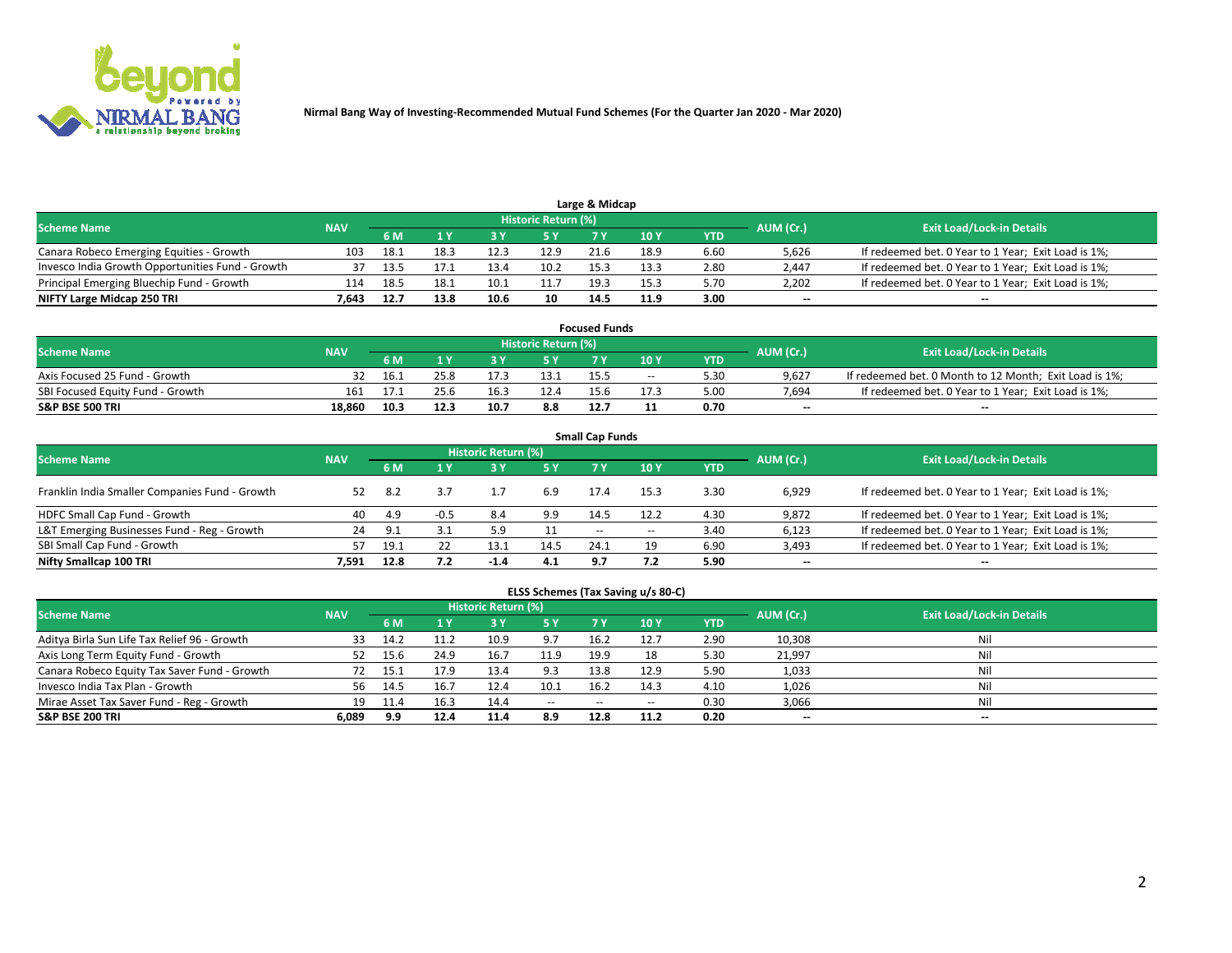

|                                           | <b>Contra/Value Fund</b><br>Historic Return (%) |      |      |      |      |      |      |      |           |                                                     |  |  |  |  |  |
|-------------------------------------------|-------------------------------------------------|------|------|------|------|------|------|------|-----------|-----------------------------------------------------|--|--|--|--|--|
| <b>Scheme Name</b>                        | <b>NAV</b>                                      | 6 M  |      |      | 5 Y  | 7 V  | 10Y  | YTD  | AUM (Cr.) | <b>Exit Load/Lock-in Details</b>                    |  |  |  |  |  |
| Kotak India EQ Contra Fund - Reg - Growth | 56                                              | 11.5 |      |      | 9.5  | 13.4 | 11.6 | 2.20 | 900       | If redeemed bet. 0 Year to 1 Year; Exit Load is 1%; |  |  |  |  |  |
| Invesco India Contra Fund - Growth        |                                                 |      | 14.6 |      | 10.6 |      | 13.4 | 3.80 | 4,751     | If redeemed bet. 0 Year to 1 Year; Exit Load is 1%; |  |  |  |  |  |
| UTI Value Opportunities Fund - Growth     | 66                                              | 14.2 | 15.9 | - Q  | -6.1 |      | 11.6 | 2.90 | 4,635     | If redeemed bet. 0 Year to 1 Year; Exit Load is 1%; |  |  |  |  |  |
| Nippon India Value Fund - Growth          | 76                                              | 10.2 | 13.2 | q ۵  | 8.1  |      | 10.9 | 1.40 | 3,133     | If redeemed bet. 0 Year to 1 Year; Exit Load is 1%; |  |  |  |  |  |
| <b>S&amp;P BSE 500 TRI</b>                | 18.860                                          | 10.3 | 12.3 | 10.7 | 8.8  | 12.7 |      | 0.70 | $\sim$    | $- -$                                               |  |  |  |  |  |

| Sector/Thematic                                                           |            |      |        |                          |           |       |                          |            |                          |                                                        |  |  |  |
|---------------------------------------------------------------------------|------------|------|--------|--------------------------|-----------|-------|--------------------------|------------|--------------------------|--------------------------------------------------------|--|--|--|
| <b>Scheme Name</b>                                                        | <b>NAV</b> |      |        | Historic Return (%)      |           |       |                          |            | AUM (Cr.)                | <b>Exit Load/Lock-in Details</b>                       |  |  |  |
|                                                                           |            | 6 M  | 1 Y    | 73 Y                     | <b>5Y</b> | 7 Y   | 10Y                      | <b>YTD</b> |                          |                                                        |  |  |  |
| Canara Robeco Consumer Trends Fund - Reg -<br>Growth                      | 45         | 18.4 | 20.2   | 15.2                     | 12.2      | 16    | 15.7                     | 5.80       | 388                      | If redeemed bet. 0 Year to 1 Year; Exit Load is 1%;    |  |  |  |
| Mirae Asset Great Consumer Fund - Growth                                  | 38         | 16.3 | 16.2   | 16.2                     | 12.2      | 16.5  | $\overline{\phantom{a}}$ | 2.70       | 961                      | If redeemed bet. 0 Year to 1 Year; Exit Load is 1%;    |  |  |  |
| ICICI Prudential Technology Fund - Growth                                 | 61         | 3.5  | $-0.8$ | 15.8                     | 7.5       | 16.5  | 16.2                     | 5.40       | 418                      | If redeemed bet. 0 Day to 15 Day; Exit Load is 1%;     |  |  |  |
| Nippon India Pharma Fund - Growth                                         | 162        | 15.9 | 7.5    | 6.6                      | 5.1       | 13.9  | 14.3                     | 6.70       | 2,417                    | If redeemed bet. 0 Year to 1 Year; Exit Load is 1%;    |  |  |  |
| BNP Paribas India Consumption Fund - Reg - Growth                         | 14         | 17.6 | 27.6   | $\overline{\phantom{a}}$ | $- -$     | $- -$ | $- -$                    | 5.80       | 467                      | If redeemed bet. 0 Month to 12 Month; Exit Load is 1%; |  |  |  |
| ICICI Prudential Banking and Financial Services Fund -<br>Retail - Growth | 70         | 11.7 | 20.3   | 12.8                     | 13.2      | 17.7  | 17.8                     | $-0.10$    | 3,615                    | If redeemed bet. 0 Day to 15 Day; Exit Load is 1%;     |  |  |  |
| <b>S&amp;P BSE 500 TRI</b>                                                | 18.860     | 10.3 | 12.3   | 10.7                     | 8.8       | 12.7  |                          | 0.70       | $\overline{\phantom{a}}$ | $- -$                                                  |  |  |  |

| <b>Dynamic Asset Allocation Funds</b>                      |            |     |      |                     |        |           |      |            |                          |                                                          |  |  |  |
|------------------------------------------------------------|------------|-----|------|---------------------|--------|-----------|------|------------|--------------------------|----------------------------------------------------------|--|--|--|
| <b>Scheme Name</b>                                         | <b>NAV</b> |     |      | Historic Return (%) |        |           |      |            | AUM (Cr.)                | <b>Exit Load/Lock-in Details</b>                         |  |  |  |
|                                                            |            | 6 M |      | 3 Y                 | 5 Y    | <b>7Y</b> | 10Y  | <b>YTD</b> |                          |                                                          |  |  |  |
| ICICI Prudential Balanced Advantage Fund - Reg -<br>Growth | 38         | 8.6 | 13.1 | 9.2                 | 8.9    | 12.2      | 12.4 | 0.80       | 28,853                   | If redeemed bet. 0 Year to 1 Year; Exit Load is 1%;      |  |  |  |
| Invesco India Dynamic Equity Fund - Growth                 | 31         | 6.6 | 10.2 | 8.1                 | 7.6    | 12        | 10.6 | 1.60       | 870                      | If redeemed bet. 0 Month to 3 Month; Exit Load is 0.25%; |  |  |  |
| Nippon India Balanced Advantage Fund - Growth              | 96         | 6.6 | 10.9 | 8.8                 | 7.5    | 11.7      | 11.2 | 1.60       | 2,694                    | If redeemed bet. 0 Month to 12 Month; Exit Load is 1%;   |  |  |  |
| HDFC Balanced Advantage Fund - Growth                      | 199        | 4.4 | 8.8  | 9.3                 | 8.5    | 11.4      |      | $-1.50$    | 44,151                   | If redeemed bet. 0 Year to 1 Year; Exit Load is 1%;      |  |  |  |
| SBI Dynamic Asset Allocation Fund - Reg - Growth           | 14         | 4.1 | 4.4  | 8.3                 | $\sim$ | $- -$     | --   | $-1.10$    | 664                      | If redeemed bet. 0 Month to 12 Month; Exit Load is 1%;   |  |  |  |
| NIFTY 50 Hybrid Composite Debt 65:35 Index                 | 10,568     | 7.2 | 12   | 11                  | 8.6    | 11        | 10.3 | 0.0        | $\overline{\phantom{a}}$ | $- -$                                                    |  |  |  |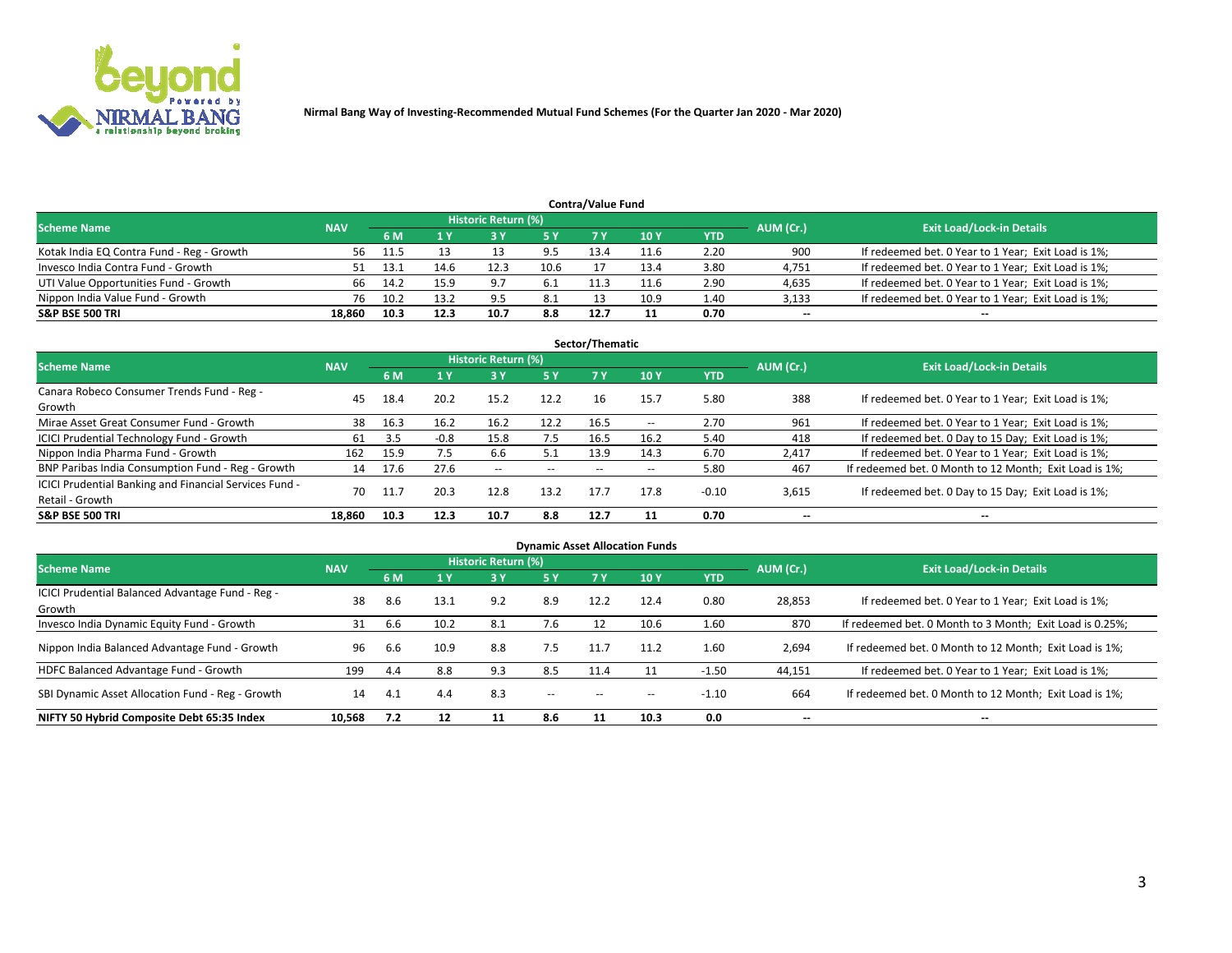

| <b>Hybrid Aggressive</b>                        |            |                                  |      |       |       |       |                 |         |                          |                                                        |  |  |  |  |
|-------------------------------------------------|------------|----------------------------------|------|-------|-------|-------|-----------------|---------|--------------------------|--------------------------------------------------------|--|--|--|--|
| <b>Scheme Name</b>                              | AUM (Cr.)  | <b>Exit Load/Lock-in Details</b> |      |       |       |       |                 |         |                          |                                                        |  |  |  |  |
|                                                 | <b>NAV</b> | 6 M                              |      |       | 5 Y   |       | 10 <sub>Y</sub> | YTD     |                          |                                                        |  |  |  |  |
| ICICI Prudential Equity & Debt Fund - Growth    | 139        |                                  | 12.5 |       | 8.7   | 13.9  | 13.6            | $-0.80$ | 22,390                   | If redeemed bet. 0 Year to 1 Year; Exit Load is 1%;    |  |  |  |  |
| Mirae Asset Hybrid - Equity Fund - Reg - Growth |            | 7.9                              | 12.6 | 10.6  | $- -$ | $- -$ | --              | $-0.50$ | 3,190                    | If redeemed bet. 0 Year to 1 Year; Exit Load is 1%;    |  |  |  |  |
| SBI Equity Hybrid Fund - Growth                 | 150        | 11.6                             | 19.2 | 12.4  | 10.1  |       | 12.6            | 3.20    | 32,585                   | If redeemed bet. 0 Month to 12 Month; Exit Load is 1%; |  |  |  |  |
| Canara Robeco Equity Hybrid Fund - Growth       | 174        | 12.2                             |      | -44.0 | 9.7   | 13.8  | 12.8            | 3.50    | 3,000                    | If redeemed bet. 0 Year to 1 Year; Exit Load is 1%;    |  |  |  |  |
| NIFTY 50 Hybrid Composite Debt 65:35 Index      | 10,568     |                                  |      | . .   | 8.6   |       | 10.3            | 0.0     | $\overline{\phantom{a}}$ | $- -$                                                  |  |  |  |  |

|                                            |            |           |                                  |     |      | <b>Arbitrage Fund</b> |      |        |                                                          |
|--------------------------------------------|------------|-----------|----------------------------------|-----|------|-----------------------|------|--------|----------------------------------------------------------|
| Scheme Name                                | <b>NAV</b> | AUM (Cr.) | <b>Exit Load/Lock-in Details</b> |     |      |                       |      |        |                                                          |
|                                            |            | 1 M       | ßΜ                               | 6 M |      |                       | YTD  |        |                                                          |
| IDFC Arbitrage Fund - Reg - Growth         | 25         | -5.4      |                                  |     | -6.2 |                       | 6.80 | 12.224 | If redeemed bet. 0 Month to 1 Month; Exit Load is 0.25%; |
| Kotak Equity Arbitrage Fund - Reg - Growth | 28         |           |                                  |     | 6.2  |                       | 6.50 | 17,856 | If redeemed bet. 0 Day to 30 Day; Exit Load is 0.25%;    |
| Nippon India Arbitrage Fund - Growth       | 20         | . x       |                                  |     | 6.3  | b.:                   | 6.90 | 10.528 | If redeemed bet. 0 Month to 1 Month; Exit Load is 0.25%; |

|                                          |            |           |                                  |                          |                          | <b>Equity Saver</b> |        |            |                          |                                                        |
|------------------------------------------|------------|-----------|----------------------------------|--------------------------|--------------------------|---------------------|--------|------------|--------------------------|--------------------------------------------------------|
| Scheme Name                              | <b>NAV</b> | AUM (Cr.) | <b>Exit Load/Lock-in Details</b> |                          |                          |                     |        |            |                          |                                                        |
|                                          |            | 6 M       |                                  |                          |                          |                     | 10 Y   | <b>YTD</b> |                          |                                                        |
| Axis Equity Saver Fund - Reg - Growth    |            | : a       |                                  | 8.8                      | $\sim$                   | $- -$               | $\sim$ | 1.90       | 820                      | If redeemed bet. 0 Month to 12 Month; Exit Load is 1%; |
| Kotak Equity Savings Fund - Reg - Growth |            | c         |                                  |                          | 7.b                      | $- -$               | $- -$  | 0.80       | 1,804                    | If redeemed bet. 0 Year to 1 Year; Exit Load is 1%;    |
| CRISIL Hybrid 50+50 - Moderate Index*    |            | --        | $-$                              | $\overline{\phantom{a}}$ | $\overline{\phantom{a}}$ | $\sim$              | --     | $\sim$     | $\overline{\phantom{a}}$ | $-$                                                    |

| <b>Liquid Funds</b>              |            |      |     |                            |     |                          |            |                 |           |                                  |  |  |  |  |
|----------------------------------|------------|------|-----|----------------------------|-----|--------------------------|------------|-----------------|-----------|----------------------------------|--|--|--|--|
| Scheme Name                      | <b>NAV</b> |      |     | <b>Historic Return (%)</b> |     |                          | <b>YTM</b> | Avg             | AUM (Cr.) | <b>Exit Load/Lock-in Details</b> |  |  |  |  |
|                                  |            | 1 W. | 2 W | 1 M                        | 3M  | 1 Y                      |            | <b>Maturity</b> |           |                                  |  |  |  |  |
| Axis Liquid Fund - Growth        | 2,175      |      |     |                            | 5.2 |                          | 5.29       | $\sim$          | 33,800    | *Ref Footnote                    |  |  |  |  |
| IDFC Cash Fund - Reg - Growth    | 2.373      |      |     | 4.9                        |     |                          | 5.09       | $- -$           | 9,799     | *Ref Footnote                    |  |  |  |  |
| Kotak Liquid Fund - Reg - Growth | 3,969      |      |     |                            |     |                          | 5.28       | $- -$           | 29.452    | *Ref Footnote                    |  |  |  |  |
| <b>CRISIL Liquid Fund Index</b>  | $\sim$     | 5.7  |     |                            | 5.6 | $\overline{\phantom{a}}$ | $-$        | $- -$           | $\sim$    | $\sim$                           |  |  |  |  |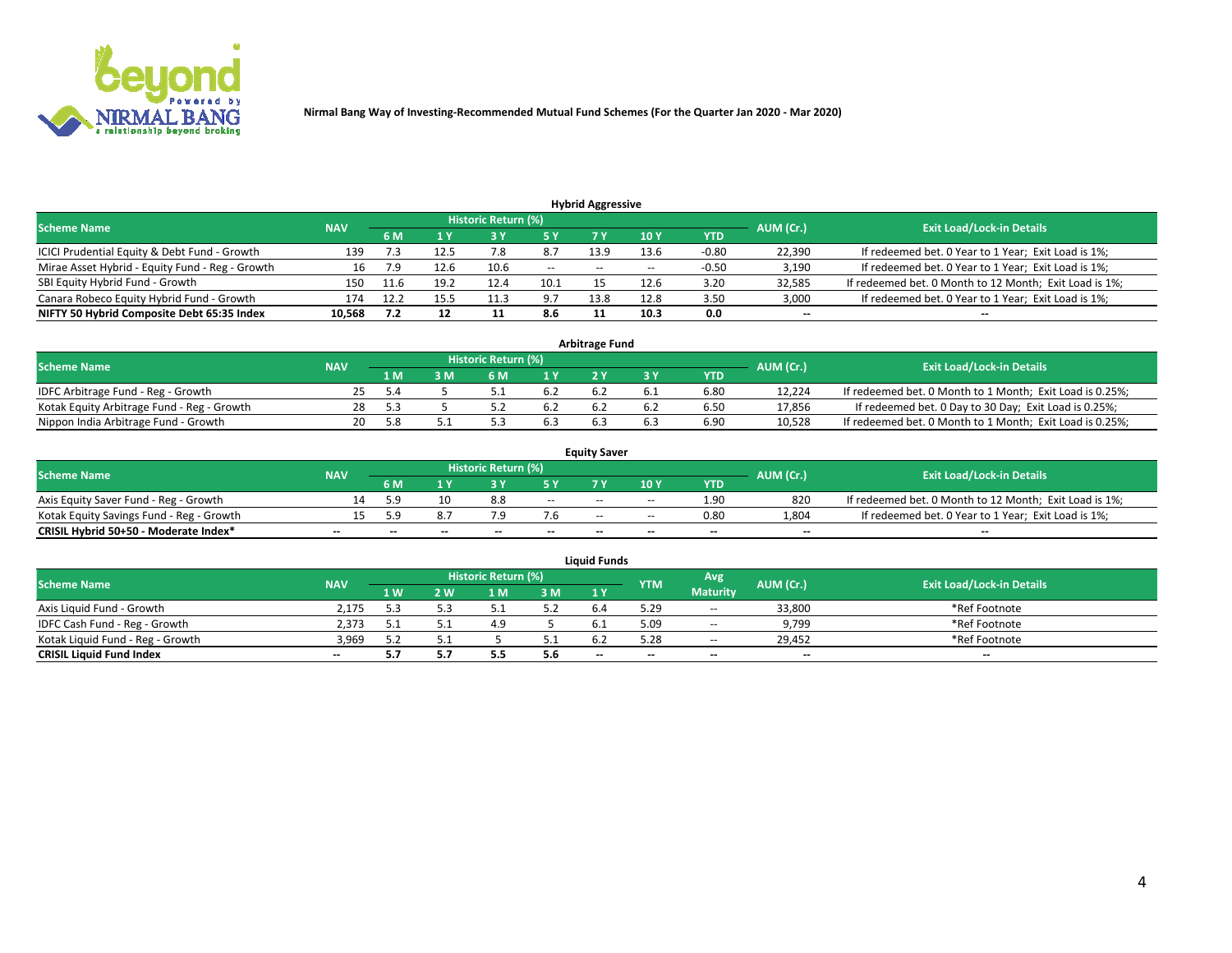

| <b>Ultra Short Fund</b>                       |            |      |     |                            |        |     |            |                 |           |                                  |  |  |  |  |
|-----------------------------------------------|------------|------|-----|----------------------------|--------|-----|------------|-----------------|-----------|----------------------------------|--|--|--|--|
| <b>Scheme Name</b>                            | <b>NAV</b> |      |     | <b>Historic Return (%)</b> |        |     | <b>YTM</b> | Avg             | AUM (Cr.) | <b>Exit Load/Lock-in Details</b> |  |  |  |  |
|                                               |            | 1 M  | 3 M | 6 M                        | 1 Y    | 3 Y |            | <b>Maturity</b> |           |                                  |  |  |  |  |
| IDFC Ultra Short Term Fund - Reg - Growth     |            | b.2  |     | b.b                        |        | $-$ | 5.78       | $- -$           | 5,468     | Nil                              |  |  |  |  |
| Sundaram Ultra Short Term Fund - Reg - Growth |            |      | 4.9 |                            | $\sim$ | --  | 5.57       | 0.29            | 362       | Nil                              |  |  |  |  |
| L&T Ultra Short Term Fund - Growth            |            |      | 5.b |                            |        |     |            | $-$             | 2,666     | Nil                              |  |  |  |  |
| <b>NIFTY Ultra Short Duration Debt Index</b>  | 4,028      | -6.4 | 6.4 | 6.6                        | 7.6    |     | --         | $-$             | $\sim$    | $- -$                            |  |  |  |  |

| <b>Monev Market Fund</b>                                   |            |     |     |                     |        |        |            |                 |                          |                                  |  |  |  |
|------------------------------------------------------------|------------|-----|-----|---------------------|--------|--------|------------|-----------------|--------------------------|----------------------------------|--|--|--|
| <b>Scheme Name</b>                                         | <b>NAV</b> |     |     | Historic Return (%) |        |        | <b>YTM</b> | Avg             | AUM (Cr.)                | <b>Exit Load/Lock-in Details</b> |  |  |  |
|                                                            |            | 1 M | 3 M | 6 M                 | 1Y     | 3Y     |            | <b>Maturity</b> |                          |                                  |  |  |  |
| Aditya Birla Sun Life Money Manager Fund - Reg -<br>Growth | 267        | 6.7 |     | 6.5                 | 7.9    |        | 5.91       | $\sim$ $\sim$   | 12,504                   | Nil                              |  |  |  |
| Franklin India Savings Fund - Growth                       |            | 59  | 5.8 | b.7                 | 8.2    |        | 5.75       | 0.38            | 4,724                    | Nil                              |  |  |  |
| Nippon India Money Market Fund - Growth                    | 3,008      | 6.0 |     | b.b                 | 7.8    |        | 5.55       | 0.30            | 3,805                    | Nil                              |  |  |  |
| <b>CRISIL Liquid Fund Index</b>                            | $- -$      |     | 5.6 |                     | $\sim$ | $\sim$ | --         | $- -$           | $\overline{\phantom{a}}$ | $\sim$                           |  |  |  |

| <b>Short Term Fund</b>                          |            |       |     |                            |      |           |            |                 |           |                                  |  |  |  |  |
|-------------------------------------------------|------------|-------|-----|----------------------------|------|-----------|------------|-----------------|-----------|----------------------------------|--|--|--|--|
| <b>Scheme Name</b>                              | <b>NAV</b> |       |     | <b>Historic Return (%)</b> |      |           | <b>YTM</b> | Avg             | AUM (Cr.) | <b>Exit Load/Lock-in Details</b> |  |  |  |  |
|                                                 |            | 1 M   | 3 M | 6 M                        | 1Y   | <b>3Y</b> |            | <b>Maturity</b> |           |                                  |  |  |  |  |
| Axis Short Term Fund - Growth                   |            | 14.8  | 9.8 | 9.2                        | 10.4 |           | 6.65       | $-$             | 4,939     | Nil                              |  |  |  |  |
| HDFC Short Term Debt Fund - Growth              | 23         | 17.0  |     | د.10                       | 10.7 |           | 7.17       | $\sim$          | 11,026    | Nil                              |  |  |  |  |
| IDFC Bond Fund - Short Term Plan - Reg - Growth | 41         | -15.7 |     | 9.3                        | 10.4 |           | 6.79       | $\sim$          | 11,979    | Nil                              |  |  |  |  |
| Kotak Bond Short Term Fund - Reg - Growth       | 38         | 15.7  | 9.7 |                            | 10.3 |           | / .16      | $\sim$          | 11,400    | Nil                              |  |  |  |  |
| L&T Short Term Bond Fund - Reg - Growth         |            | 13.8  | 8.5 | 8.6                        | 9.9  |           | 6.67       | $- -$           | 5,450     | Nil                              |  |  |  |  |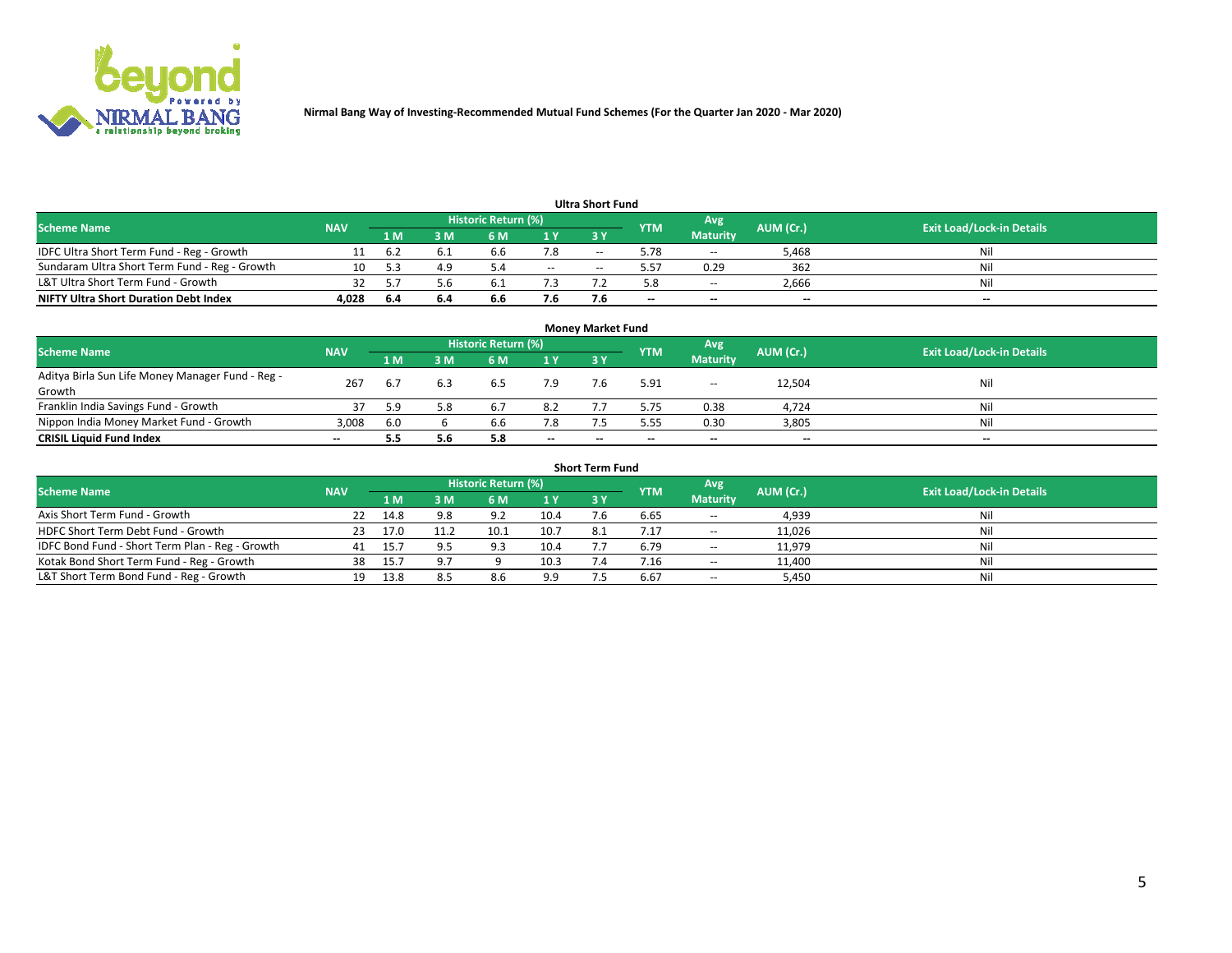

| <b>Low Duration Fund</b>                  |            |     |     |                            |     |    |            |                 |           |                                  |  |  |  |  |
|-------------------------------------------|------------|-----|-----|----------------------------|-----|----|------------|-----------------|-----------|----------------------------------|--|--|--|--|
| <b>Scheme Name</b>                        | <b>NAV</b> |     |     | <b>Historic Return (%)</b> |     |    | <b>YTM</b> | Avg             | AUM (Cr.) | <b>Exit Load/Lock-in Details</b> |  |  |  |  |
|                                           |            | 1 M | ያ M | S MN                       |     | 2V |            | <b>Maturity</b> |           |                                  |  |  |  |  |
| Axis Treasury Advantage Fund - Growth     | 2.241      |     |     |                            | 8.8 |    |            | $- -$           | 5,239     | Nil                              |  |  |  |  |
| Canara Robeco Savings Fund - Reg - Growth |            |     |     |                            |     |    | 5.98       | $-$             | 1,135     | Nil                              |  |  |  |  |
| IDFC Low Duration Fund - Reg - Growth     | 28         |     |     |                            |     |    | 5.88       | $\sim$ $\sim$   | 5,804     | Nil                              |  |  |  |  |

| <b>Banking &amp; PSU Bond Funds</b>            |            |      |     |                     |      |     |            |                 |           |                                  |  |  |  |
|------------------------------------------------|------------|------|-----|---------------------|------|-----|------------|-----------------|-----------|----------------------------------|--|--|--|
| <b>Scheme Name</b>                             | <b>NAV</b> |      |     | Historic Return (%) |      |     | <b>YTM</b> | Avg             | AUM (Cr.) | <b>Exit Load/Lock-in Details</b> |  |  |  |
|                                                |            | 1 M  | ያ M | 6 M                 | 1Y   |     |            | <b>Maturity</b> |           |                                  |  |  |  |
| HDFC Banking and PSU Debt Fund - Reg - Growth  |            |      |     |                     |      |     | 7.24       | $\sim$          | 4,896     | Nil                              |  |  |  |
| Kotak Banking and PSU Debt Fund - Reg - Growth | 47         | 18.9 | 1.9 |                     | 11.8 | 8.4 | 7.09       | $\sim$          | 4,553     | Nil                              |  |  |  |
| IDFC Banking & PSU Debt Fund - Reg - Growth    |            | 19.7 |     |                     | 12.4 |     | 6.95       | $- -$           | 13.030    | Nil                              |  |  |  |

| <b>Corporate Bond Funds</b>                         |            |      |                         |                     |      |    |            |                 |           |                                                         |  |  |  |
|-----------------------------------------------------|------------|------|-------------------------|---------------------|------|----|------------|-----------------|-----------|---------------------------------------------------------|--|--|--|
| <b>Scheme Name</b>                                  | <b>NAV</b> |      |                         | Historic Return (%) |      |    | <b>YTM</b> | Avg             | AUM (Cr.) | <b>Exit Load/Lock-in Details</b>                        |  |  |  |
|                                                     |            | 1 M  | $\overline{\mathsf{M}}$ | 6 M                 | 1Y   | 3V |            | <b>Maturity</b> |           |                                                         |  |  |  |
| ICICI Prudential Corporate Bond Fund - Reg - Growth | 21         | 13.8 | 9.8                     | 9.2                 | 10.4 |    | 6.96       | $\sim$          | 12,074    | Nil                                                     |  |  |  |
| L&T Triple Ace Bond Fund - Reg - Growth             |            | 27.5 | 16.8                    | 10.4                | 15.4 |    | 7.58       | $\sim$          | 2.474     | If redeemed bet. 0 Month to 3 Month; Exit Load is 0.5%; |  |  |  |
| Kotak Corporate Bond Fund - Std - Growth            | 2,678      | 12.8 | 8.7                     | 8.9                 | 10   |    | 6.82       | $\sim$ $\sim$   | 4,523     | Nil                                                     |  |  |  |

|                                            |            |      |      |                     |      | <b>Credit Risk Fund</b> |            |                 |           |                                                           |
|--------------------------------------------|------------|------|------|---------------------|------|-------------------------|------------|-----------------|-----------|-----------------------------------------------------------|
| <b>Scheme Name</b>                         | <b>NAV</b> |      |      | Historic Return (%) |      |                         | <b>YTM</b> | Avg             | AUM (Cr.) | <b>Exit Load/Lock-in Details</b>                          |
|                                            |            | 1 M  | : M  | '6 M                | '1 Y | 3 Y                     |            | <b>Maturity</b> |           |                                                           |
| ICICI Prudential Credit Risk Fund - Growth | 22         | 17.8 | 13.3 | 11.4                | 10.6 |                         | 9.44       | $\sim$ $\sim$   | 12,381    | If redeemed bet. 0 Year to 1 Year; Exit Load is 1%;       |
| Kotak Credit Risk Fund - Reg - Growth      |            | 17.0 |      | 10.7                | 9.9  |                         | 8.94       | $\sim$ $\sim$   | 5,104     | If redeemed bet. 0 Year to 1 Year; Exit Load is 1%;       |
|                                            |            |      |      |                     |      |                         |            |                 |           | If redeemed bet. 0 Month to 12 Month; Exit Load is 3%; If |
| SBI Credit Risk Fund - Growth              |            | 16.5 |      | 8.9                 |      |                         | 8.69       | $\sim$ $\sim$   | 5,055     | redeemed bet. 12 Month to 24 Month; Exit Load is 1.5%; If |
|                                            |            |      |      |                     |      |                         |            |                 |           | redeemed bet. 24 Month to 36 Month; Exit Load is 0.75%;   |